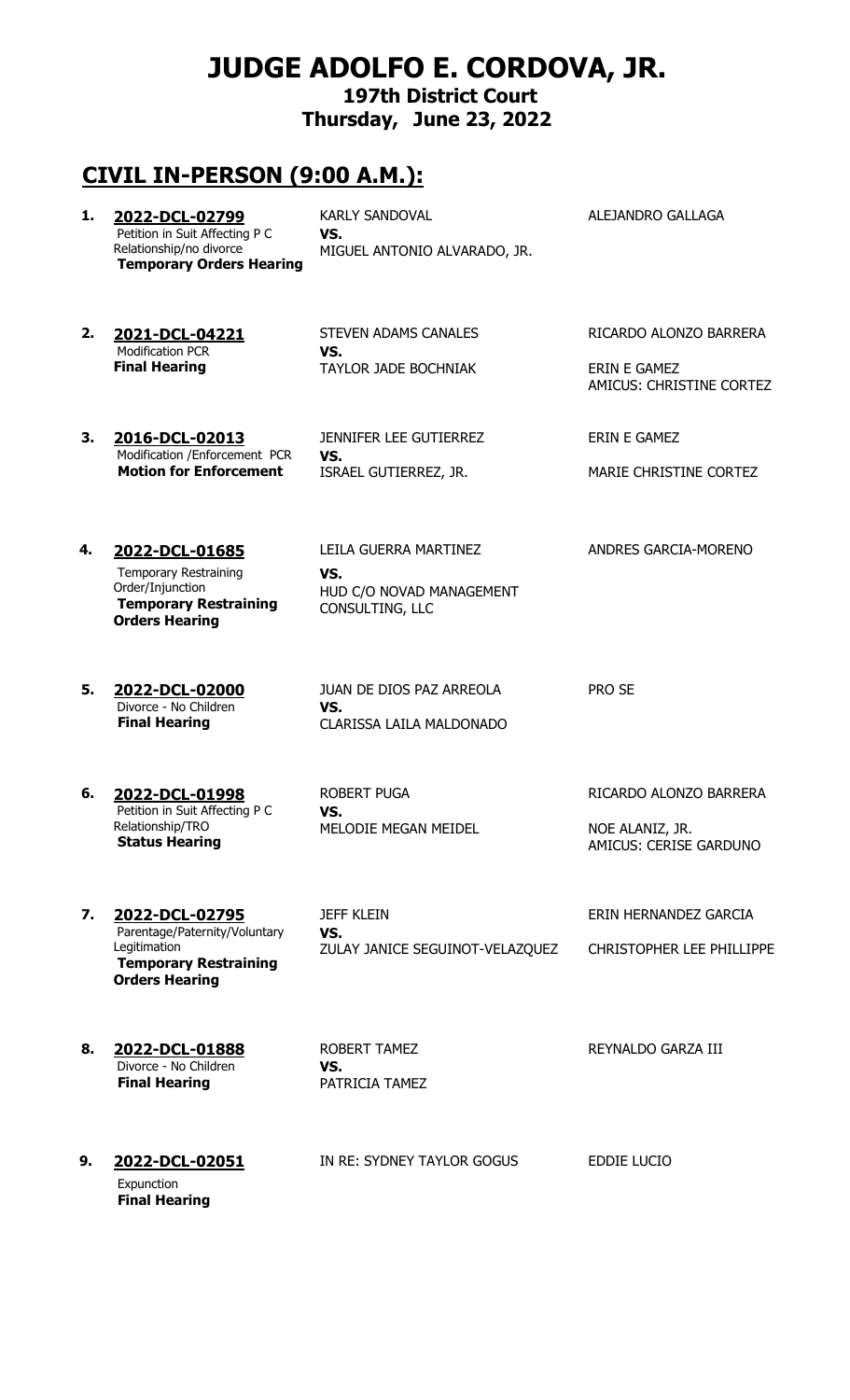## **JUDGE ADOLFO E. CORDOVA, JR.**

**197th District Court Thursday, June 23, 2022**

## **CRIMINAL IN-PERSON (10:00 A.M.):**

| 10. 2020-DCR-00308<br>RIOT PARTICIPATION-<br>19XMG3012/Limas; ASSAULT PUBLIC<br>SERVANT-19XMG3011/Limas<br><b>Announcement</b>                                                                                                                       | STATE OF TEXAS<br>ALAN MICHAEL ANGULO               | <b>ART TENIENTE</b><br><b>LILIA GONZALES PENA</b> |
|------------------------------------------------------------------------------------------------------------------------------------------------------------------------------------------------------------------------------------------------------|-----------------------------------------------------|---------------------------------------------------|
| 11. 2021-DCR-01630<br>BAIL JUMPING AND FAIL TO APPEAR<br><b>FELONY</b><br><b>Announcement</b>                                                                                                                                                        | STATE OF TEXAS<br>ALAN MICHAEL ANGULO               | <b>ART TENIENTE</b><br><b>LILIA GONZALES PENA</b> |
| 12. 2021-DCR-02405<br>UNAUTH USE OF VEHICLE-<br>21HAR1670/GARCIA<br><b>Announcement</b>                                                                                                                                                              | STATE OF TEXAS<br>ALAN MICHAEL ANGULO               | <b>ART TENIENTE</b><br>LILIA GONZALES PENA        |
| 13. 2021-DCR-02406<br>AGG ASSAULT W/DEADLY WEAPON;<br>AGG ASSAULT W/DEADLY WEAPON;<br>HARASSMENT OF A PUBLIC SERVANT-<br>21HAR1954/GARCIA<br><b>Announcement</b>                                                                                     | STATE OF TEXAS<br>ALAN MICHAEL ANGULO               | <b>ART TENIENTE</b><br><b>LILIA GONZALES PENA</b> |
| 14. 2021-DCR-02559<br>UNL POSS FIREARM BY FELON-<br>21HAR1057/GARCIA; THEFT OF<br>FIREARM-21HAR1058/GARCIA<br><b>Announcement</b>                                                                                                                    | STATE OF TEXAS<br>ALAN MICHAEL ANGULO               | <b>ART TENIENTE</b><br>LILIA GONZALES PENA        |
| 15. 2021-DCR-02981<br>POSS CS PG 1 <1G-<br>21HAR1844/GARCIA<br><b>Plea</b>                                                                                                                                                                           | STATE OF TEXAS<br><b>TYROME GENE BALDWIN</b>        | <b>ART TENIENTE</b><br><b>CESAR DE LEON</b>       |
| 16. 2021-DCR-01442<br>POSS CS PG 1 <1G-<br>2021XMG00317/GARCIA<br>Plea                                                                                                                                                                               | <b>STATE OF TEXAS</b><br><b>TYROME GENE BALDWIN</b> | <b>ART TENIENTE</b><br><b>CESAR DE LEON</b>       |
| 17. 2021-DCR-01780<br>POSS CS PG 1 <1G-21B1324/Diez<br><b>Pre-Trial Diversion</b><br><b>Admonishment</b>                                                                                                                                             | <b>STATE OF TEXAS</b><br><b>CHRISTIAN BLANCO</b>    | <b>ART TENIENTE</b><br>MARIBEL ROLDAN             |
| 18. 2021-DCR-01620<br>MAN DEL CS PG 1 >=4G<200G; MAN<br>DEL CS PG 2 >=4G<400G; POSS<br>$MARIJ > 5LBS < = 50LBS$<br>21HAR1127/GONZALEZ<br><b>Status Hearing</b>                                                                                       | STATE OF TEXAS<br><b>CORINA LEE CASTILLO</b>        | NICOLAS GARZA<br>SALVADOR GARCIA                  |
| 19. 2022-DCR-00899<br>POSS MARIJ >50LBS<=2,000LBS-<br>22HAR191/GONZALEZ<br><b>Status Hearing</b>                                                                                                                                                     | STATE OF TEXAS<br><b>CORINA LEE CASTILLO</b>        | NICOLAS GARZA<br><b>SALVADOR GARCIA</b>           |
| 20. 2022-DCR-00912<br>POSS MARIJ > 5LBS<=50LBS-<br>22HAR165/GONZALEZ; POSS CS PG 3<br>$>=$ 200G<400G-<br>22HAR163/GONZALEZ; POSS CS PG 2<br>>= 4G<400G-22HAR164/GONZALEZ;<br>POSS CS PG $2 > = 400$ G-<br>22HAR162/GONZALEZ<br><b>Status Hearing</b> | STATE OF TEXAS<br><b>CORINA LEE CASTILLO</b>        | NICOLAS GARZA<br><b>SALVADOR GARCIA</b>           |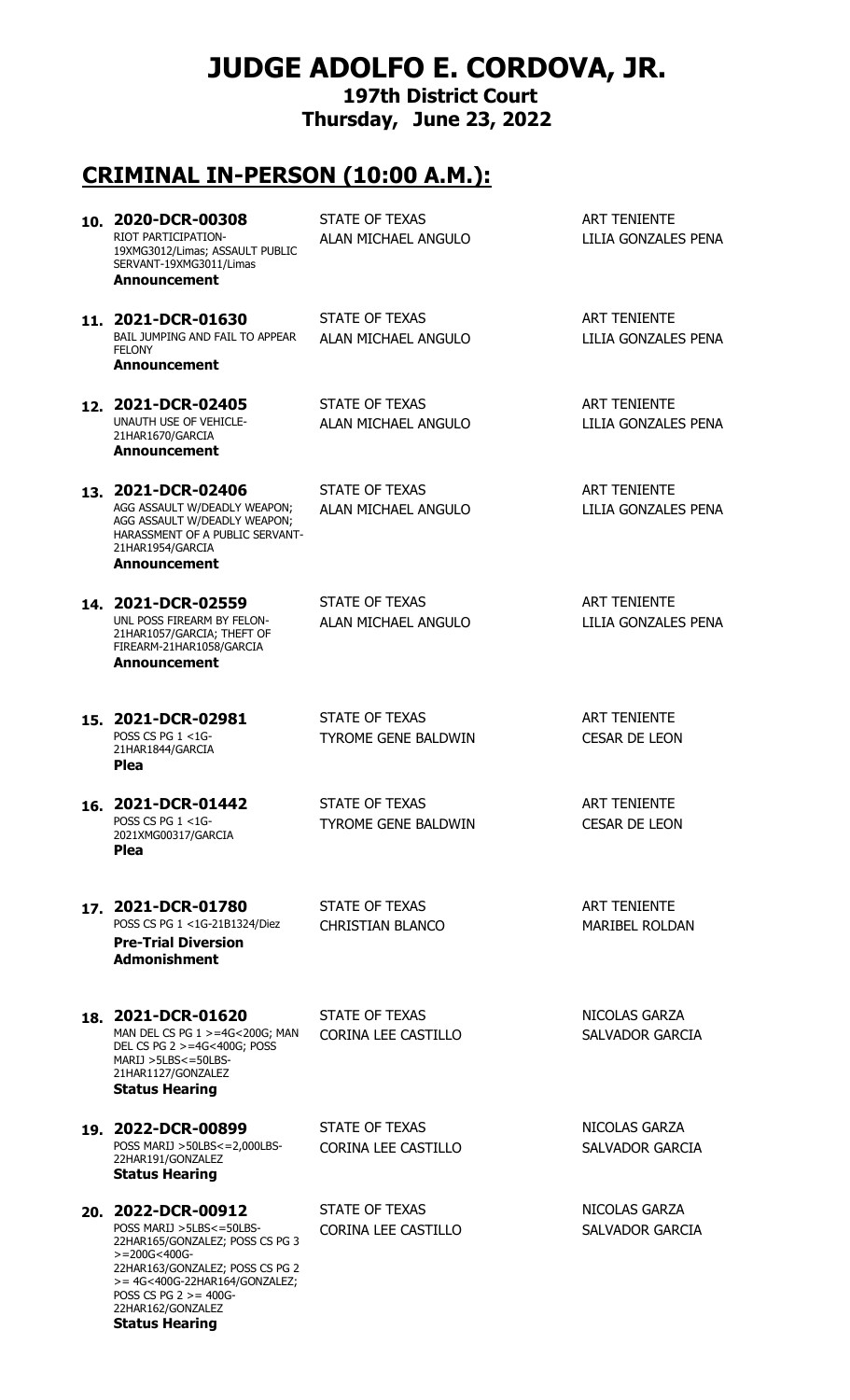| 21. 2021-DCR-00476<br>POSS CS PG 1 <1G-<br>2021XMG00218/LIMAS<br><b>Announcement</b>                                                                                                                                                                                            | <b>STATE OF TEXAS</b><br><b>JERRY DE LA ROSA</b>   | <b>ART TENIENTE</b><br><b>GABRIELA MARTINEZ</b>  |
|---------------------------------------------------------------------------------------------------------------------------------------------------------------------------------------------------------------------------------------------------------------------------------|----------------------------------------------------|--------------------------------------------------|
| 22. 2021-DCR-00588<br>DRIVING WHILE INTOXICATED 3RD<br>OR MORE IAT-20-0152/DANIELS<br><b>Announcement</b>                                                                                                                                                                       | STATE OF TEXAS<br>Jose Luis Delvera                | <b>ART TENIENTE</b><br><b>RICK CANALES</b>       |
| 23. 2021-DCR-00342<br>POSS CS PG $2 < 1$ G-<br>2020LMG00030/CANO<br><b>Announcement</b>                                                                                                                                                                                         | STATE OF TEXAS<br>SYLVIA DIAZ-TINNIAN              | <b>ART TENIENTE</b><br>NOE ALANIZ, JR.           |
| 24. 2021-DCR-02976<br>POSS CS PG 1/1-B <1G-<br>21B3186/NUNEZ<br><b>Announcement</b>                                                                                                                                                                                             | STATE OF TEXAS<br><b>BLAIR JEANNE FRANKLIN</b>     | <b>ART TENIENTE</b><br><b>CESAR DE LEON</b>      |
| 25. 2021-DCR-00136<br>1 COUNT - SEX ABUSE OF CHILD<br>CONTINUOUS: VICTIM UNDER 14;<br>2 COUNTS - SEXUAL PERF BY CHILD<br><14 YRS PRODUCE/DIR/PROMO;<br>1 COUNT - INDECENCY W/CHILD<br>SEXUAL CONTACT;<br>39 COUNTS - POSS OF CHILD<br><b>PORNOGRAPHY</b><br><b>Announcement</b> | STATE OF TEXAS<br><b>GERARDO ZARATE GALINDO</b>    | <b>BRANDY BAILEY</b><br><b>GABRIELA MARTINEZ</b> |
| 26. 2022-DCR-01031<br>MAN DEL CS PG 1 >=4G<200G-<br>2022XMG0103/LIMAS<br><b>Announcement</b>                                                                                                                                                                                    | <b>STATE OF TEXAS</b><br>ANFERNEE GABRIEL GARCIA   | <b>ART TENIENTE</b><br><b>ISMAEL HINOJOSA</b>    |
| 27. 2021-DCR-01319<br><b>EVADING ARREST DET W/VEH-</b><br>20XMG2997/GARCIA<br><b>Pre-Trial Diversion</b><br><b>Admonishment</b>                                                                                                                                                 | STATE OF TEXAS<br>LUIS EDUARDO GONZALEZ            | <b>ART TENIENTE</b><br>LAWRENCE "L.J." RABB      |
| 28. 2021-DCR-02250<br>POSS CS PG $2 < 1$ G<br><b>Pre-Trial Diversion</b><br><b>Admonishment</b>                                                                                                                                                                                 | <b>STATE OF TEXAS</b><br><b>EDGAR HERNANDEZ</b>    | <b>ART TENIENTE</b><br><b>JAVIER AGUIRRE</b>     |
| 29. 2020-DCR-01734<br>ROBBERY-20B2660/DIEZ<br><b>Announcement</b>                                                                                                                                                                                                               | <b>STATE OF TEXAS</b><br>FRANCISCO JR HERNANDEZ    | <b>ART TENIENTE</b><br><b>RICK CANALES</b>       |
| 30. 2021-DCR-01944<br>MAN DEL CS PG $2 > = 4G < 400G$<br>2021XMG1096/Limas<br><b>Status Hearing</b>                                                                                                                                                                             | <b>STATE OF TEXAS</b><br><b>ANDRES LARA</b>        | <b>ART TENIENTE</b><br>MICHEAL P. TREJO          |
| 31. 2021-DCR-02252<br>SEX OFFENDERS DUTY TO REGISTER<br>LIFE/ANNUALLY-21HAR968/GARCIA<br><b>Plea</b>                                                                                                                                                                            | <b>STATE OF TEXAS</b><br>RAFAEL LEYVA              | <b>ART TENIENTE</b><br><b>RENE GOMEZ</b>         |
| 32. 2021-DCR-01949<br>DRIVING WHILE INTOXICATED 3RD<br>OR MORE IAT<br>Plea                                                                                                                                                                                                      | <b>STATE OF TEXAS</b><br>MARCO ANTONIO GUZMAN LUNA | <b>ART TENIENTE</b><br>FRED A. KOWALSKI          |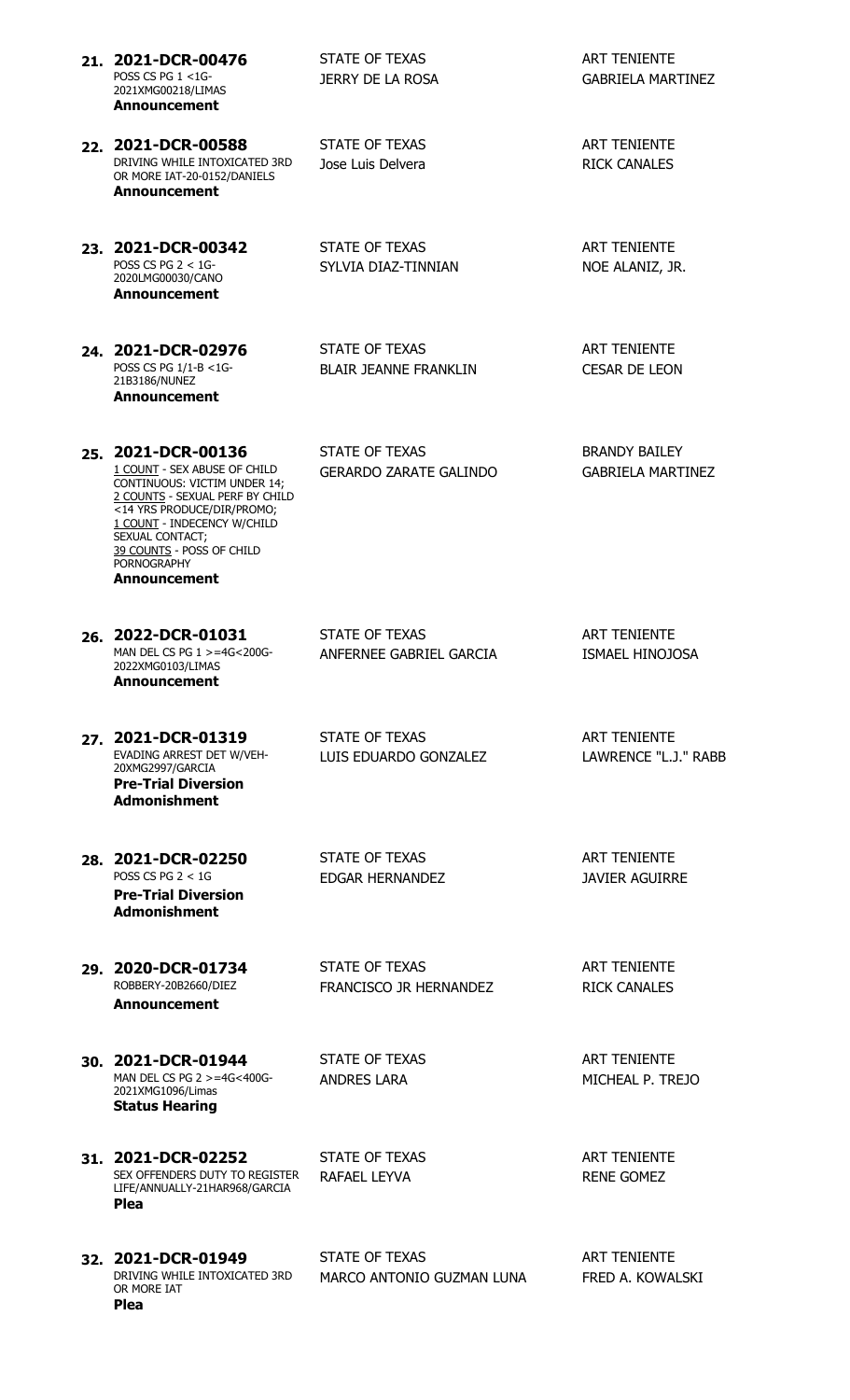| 33. 2021-DCR-00872<br>DRIVING WHILE INTOXICATED<br>W/CHILD UNDER 15 YOA-<br>2000256555/DELGADILLO<br><b>Punishment/Sentencing</b> | <b>STATE OF TEXAS</b><br>Denise Olivarez         | <b>ART TENIENTE</b><br><b>RENE ARNALDO FLORES</b> |
|-----------------------------------------------------------------------------------------------------------------------------------|--------------------------------------------------|---------------------------------------------------|
| 34. 2021-DCR-01305<br>POSS CS PG $1 > = 4G < 200G$<br>21HAR161/GARCIA<br><b>Announcement</b>                                      | <b>STATE OF TEXAS</b><br><b>ASHLEY POMPA</b>     | <b>ART TENIENTE</b><br><b>GABRIELA MARTINEZ</b>   |
| 35. 2021-DCR-01644<br>MAN DEL CS PG 1 >=200G <400G-<br>2021XMG00237/LIMAS<br><b>Plea</b>                                          | <b>STATE OF TEXAS</b><br>DANA RAMIREZ            | <b>ART TENIENTE</b><br>MICHEAL P. TREJO           |
| 36. 2019-DCR-01907<br>POSS CS PG 1 <1G-<br>19XMG1897/Rodriguez<br><b>Pre-Trial Diversion</b><br><b>Admonishment</b>               | <b>STATE OF TEXAS</b><br>MELVY GUADALUPE REYES   | <b>ART TENIENTE</b><br><b>JAVIER AGUIRRE</b>      |
| 37. 2021-DCR-00707<br>DRIVING WHILE INTOXICATED<br>W/CHILD UNDER 15 YOA-<br>20HAR1583/SAENZ<br><b>Announcement</b>                | <b>STATE OF TEXAS</b><br><b>CARLOS E ROJAS</b>   | <b>ART TENIENTE</b><br>JOHN T. BLAYLOCK           |
| 38. 2021-DCR-01525<br>POSS CS PG 1 <1G-210053/DANIELS<br><b>Pre-Trial Diversion</b><br>Admonishment                               | <b>STATE OF TEXAS</b><br><b>JUAN RUVALCABA</b>   | <b>ART TENIENTE</b><br><b>JAVIER AGUIRRE</b>      |
| 39. 2020-DCR-00869<br>DRIVING WHILE INTOXICATED 3RD<br>OR MORE IAT<br><b>Announcement</b>                                         | <b>STATE OF TEXAS</b><br><b>ERIC SANCHEZ</b>     | <b>ART TENIENTE</b><br>LOUIS S. SOROLA            |
| 40. 2022-DCR-00653<br>THEFT PROP <\$2,500 2/MORE PREV<br>CONV-21HAR2346/GONZALEZ<br><b>Announcement</b>                           | <b>STATE OF TEXAS</b><br><b>ERIC SANCHEZ</b>     | <b>ART TENIENTE</b><br>LOUIS S. SOROLA            |
| 41. 2022-DCR-00904<br>POSS CS PG 1/1-B <1G-22-<br>00061C/ALANIZ<br><b>Announcement</b>                                            | <b>STATE OF TEXAS</b><br><b>OSCAR SAUCEDO</b>    | <b>ART TENIENTE</b><br><b>ANTHONY CORNEJO</b>     |
| 42. 2013-DCR-00358<br>MAN DEL CS PG 1 >=4G<200G; POSS<br>MARIJ > 4OZ < 5LBS<br>12B1782/DECOSS<br><b>Announcement</b>              | <b>STATE OF TEXAS</b><br><b>JAVIER SEPULVEDA</b> | <b>ART TENIENTE</b><br>LILIA GONZALES PENA        |
| 43. 2013-DCR-00331<br>MAN DEL CS PG $1 > = 1$ G<4G<br><b>Announcement</b>                                                         | <b>STATE OF TEXAS</b><br><b>JAVIER SEPULVEDA</b> | <b>ART TENIENTE</b><br>LILIA GONZALES PENA        |
| 44. 2022-DCR-00504<br>DEL MARIJ > 1/4 OZ<=5LBS<br><b>Announcement</b>                                                             | <b>STATE OF TEXAS</b><br><b>JAVIER SEPULVEDA</b> | <b>ART TENIENTE</b><br>LILIA GONZALEZ PENA        |